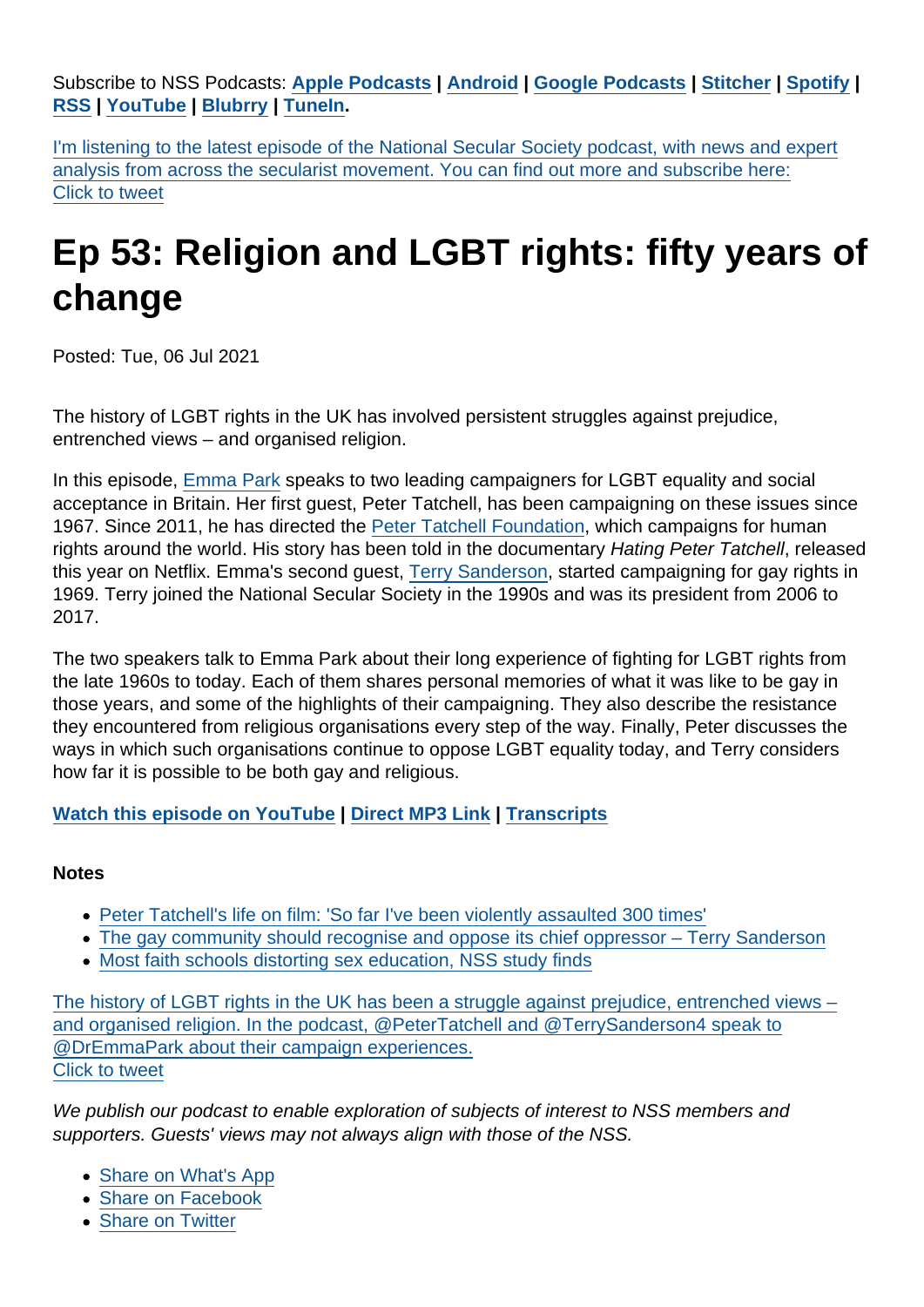- [Share on Email](https://www.secularism.org.uk/share.html?url=http://www.secularism.org.uk/podcast/2021/07/ep-53?format=pdf&title=Ep+53:+Religion+and+LGBT+rights:+fifty+years+of+change)
- [Subscribe to RSS Feed](/mnt/web-data/www/cp-nss/feeds/rss/news)

Tags: [Catholic Church,](https://www.secularism.org.uk/podcast/tags/Catholic+Church) [Church of England,](https://www.secularism.org.uk/podcast/tags/Church+of+England) [Islam](https://www.secularism.org.uk/podcast/tags/Islam), [LGBT rights,](https://www.secularism.org.uk/podcast/tags/LGBT+rights) [Secularism,](https://www.secularism.org.uk/podcast/tags/Secularism) [education,](https://www.secularism.org.uk/podcast/tags/education) [faith](https://www.secularism.org.uk/podcast/tags/faith+schools) [schools,](https://www.secularism.org.uk/podcast/tags/faith+schools) [homophobia](https://www.secularism.org.uk/podcast/tags/homophobia)

# Related Campaigns

## [Education & schools](https://www.secularism.org.uk/education/)

Join our campaign for an inclusive and secular education system.

[Read More](https://www.secularism.org.uk/education/)

#### [Faith schools](https://www.secularism.org.uk/faith-schools/)

We want an inclusive education system, free from religious discrimination, privilege or control.

[Read More](https://www.secularism.org.uk/faith-schools/)

#### [Disestablishment](https://www.secularism.org.uk/disestablishment/)

We want to separate church and state so no religion has undue influence over our politics & society.

#### [Read More](https://www.secularism.org.uk/disestablishment/)

### [Scrap the Bishops' Bench](https://www.secularism.org.uk/scrap-bishops-bench/)

We campaign to scrap the archaic, unfair and undemocratic Bishops' Bench in the House of Lords.

[Read More](https://www.secularism.org.uk/scrap-bishops-bench/)

Subscribe to NSS Podcasts: [Apple Podcasts](https://itunes.apple.com/gb/podcast/national-secular-society-podcast/id1452493582?mt=2) | [Android](https://subscribeonandroid.com/secularism.blubrry.net/feed/podcast/) | [Google Podcasts](https://www.google.com/podcasts?feed=aHR0cHM6Ly9zZWN1bGFyaXNtLmJsdWJycnkubmV0L2ZlZWQvcG9kY2FzdC8) | [Stitcher](https://www.stitcher.com/podcast/national-secular-society-podcast) | [Spotify](https://open.spotify.com/show/4YUdgznRhQwCtJRRLwbeXU) | [RSS](https://secularism.blubrry.net/feed/podcast/) | [YouTube](http://bit.ly/2TFGMDO) | [Blubrry](https://www.blubrry.com/secularism/) | [TuneIn](https://tunein.com/podcasts/News--Politics-Podcasts/National-Secular-Society-Podcast-p1188177/).

If you value the podcast please share it with a friend and leave us a positive review wherever you get it. You can also support future podcasts and our campaigns by [joining](https://www.secularism.org.uk/join-and-renew.html) the NSS or making a